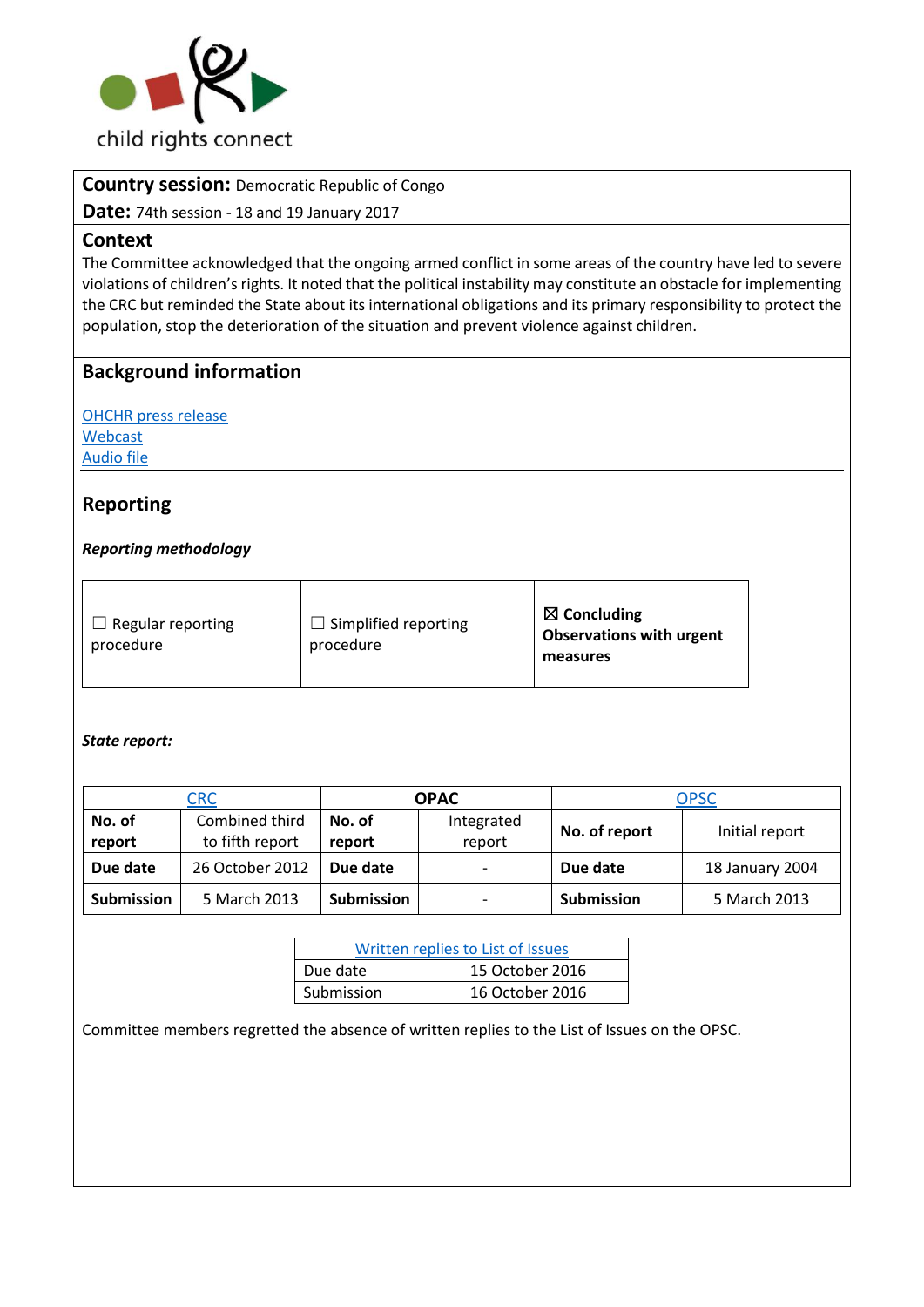

### *Public reports from children's rights defenders*

| Alternative reports |                                                                                                                                                                                                                                                                                                                                                                                                                                                                                                                                                                                                                                                                                                                                                                                                                                                    |  |
|---------------------|----------------------------------------------------------------------------------------------------------------------------------------------------------------------------------------------------------------------------------------------------------------------------------------------------------------------------------------------------------------------------------------------------------------------------------------------------------------------------------------------------------------------------------------------------------------------------------------------------------------------------------------------------------------------------------------------------------------------------------------------------------------------------------------------------------------------------------------------------|--|
| <b>NGOs</b>         | ■ Cultural Survival<br>Human Rights Watch<br>Solidarité pour le développement communautaire « SODEC »<br><b>Child Soldiers International</b><br>NGO Coalition Coordination Provinciale « Orphelins et Enfants Vulnérables »<br>٠<br>(OEV) Sud-Kivu<br>Global Initiative against Corporal Punishment<br>п<br>L'association de jeunes futurs cadres du pays « l'AJEFUCAP »<br>٠<br>L'association « ARMMK »<br>$\blacksquare$<br>Coalition des ONG des droits de l'enfants « CODE »<br>Human Rights and Tobacco Control Network<br>Our Lady of Charity of the Good Shepherd Report<br>Bureau International Catholique de l'Enfance, BICE ; Bureau National<br>п<br>Catholique de l'Enfance en RDC, BNCE-RDC ; Programme d'Encadrement des<br>Enfants de la Rue, PEDER ; et le Groupe des Hommes Voués au<br>Développement Intercommunautaire, GHOVODI |  |

## **State delegation**

Large high level led by Ms. Marie Ange MUSHOBEKWA, Minister of Human Rights. She was supported by the Minister of Gender, Children and Family, and technical advisors from the Ministry of Human Rights and the Ministry of Gender, which are the institutions in charge of the implementation of the Convention and its Optional Protocol.

List of State delegation representatives on **OHCHR** site

## **Committee's Task Force members**

| Name & Last Name           | Country       |
|----------------------------|---------------|
| <b>Bernard GASTAUD</b>     | Monaco        |
| Kirsten SANDBERG           | Norway        |
| Suzanne AHO ASSOUMA        | Togo          |
| Wanderlino NOGUEIRA NETO   | <b>Brazil</b> |
| José Angel RODRÍGUEZ REYES | Venezuela     |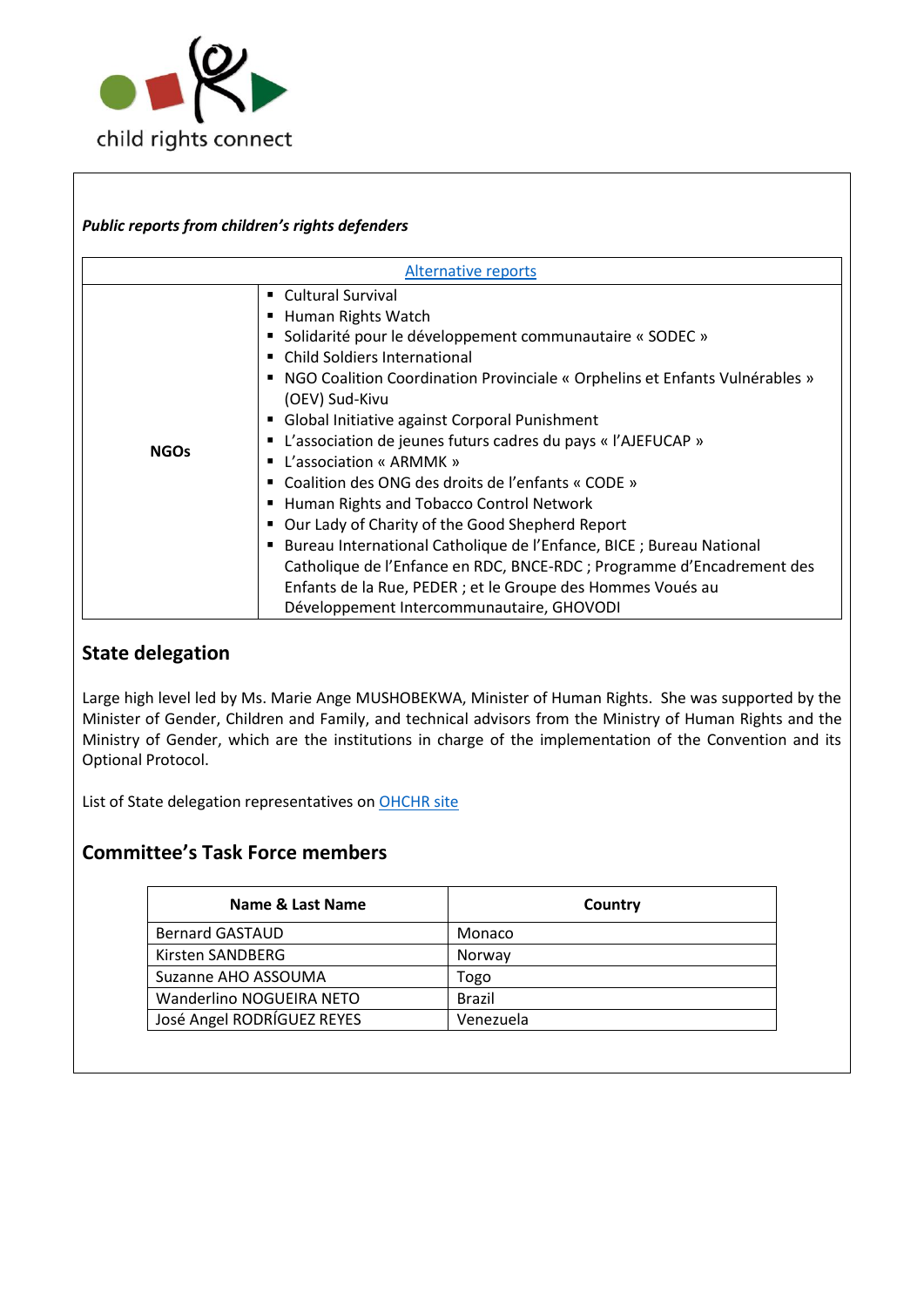

# **Dialogue description:**

### i. **Character of the dialogue**

The atmosphere during the session was cordial. The answers of the State to the Committee's questions were focused mainly on law development and policy making on children's rights.

### ii. **General assessment made by the Committee**

The Committee welcomed the recent ratification of the Convention on the Rights of Persons with Disabilities and the related legislative, institutional and policy measures taken to implement it. However, the Committee was very concerned by the situation of violence and political instability.

#### iii. **Main issues discussed**

*Convention on the Rights of the Child:*

- **Birth registration:** The Committee was concerned about the extreme low rate of birth registration acrossthe country. The delegation recognized the difficulties of having a civil registry system in all areas, particularly in those affected by conflict, but said it is a priority for the government.
- **Gender based violence and sexual abuse**: The Committee pointed out the high rate of gender based violence and the generalized impunity for crimes of sexual violence against children. The delegation stated that several campaigns have been undertaken via radio and TV shows to raise awareness on sexual violence, and affirmed that these cases had been reduced by half in the past two years, although further steeps need to be taken to ensure prosecutions and convictions.
- **Harmful practices:** The Committee expressed its serious concerns about the high rate of customary child marriages, despite the amendment to the Family Code that prohibits marriage before 18 years. The delegation replied that child marriage is an illegal practice in the country and responsible are prosecuted. Regarding the high number of cases of FGM and violence against children accused of witchcraft, the delegation recognized the latter to be a challenge because of the mindset of population, but stated that FGM was not a common practice in the country.
- **Grave violations committed against children:** The Committee expressed in various occasions its serious concerns about the violations committed by both State and non-State armed forces and groups, particularly in relation to child recruitment. The State delegation did not reply to this matter and stressed repeatedly that the State forces did not recruit persons under 18 years to take part in hostilities.

### *Optional Protocol on the Sale of Children, Child Prostitution and Child Pornography*

- **Coordination, dissemination and data collection:** The Committee noted with concern that the coordination body for implementing the CRC and its Protocols (National Council for Children) is not yet operational and pointed out the low dissemination of the Protocol within the communities. The lack of training for law enforcements officers and judges, as well as the insufficient reliable and disaggregated data related to the offenses covered by the OPSC were raised by the Committee.
- **Prevention:** The Committee was concerned about the lack of a comprehensive resourced policy to prevent the offences under the OPSC, as well as the absences of an early detection mechanism to identify and monitor children at risk. The Committee regretted that the State did not provide sufficient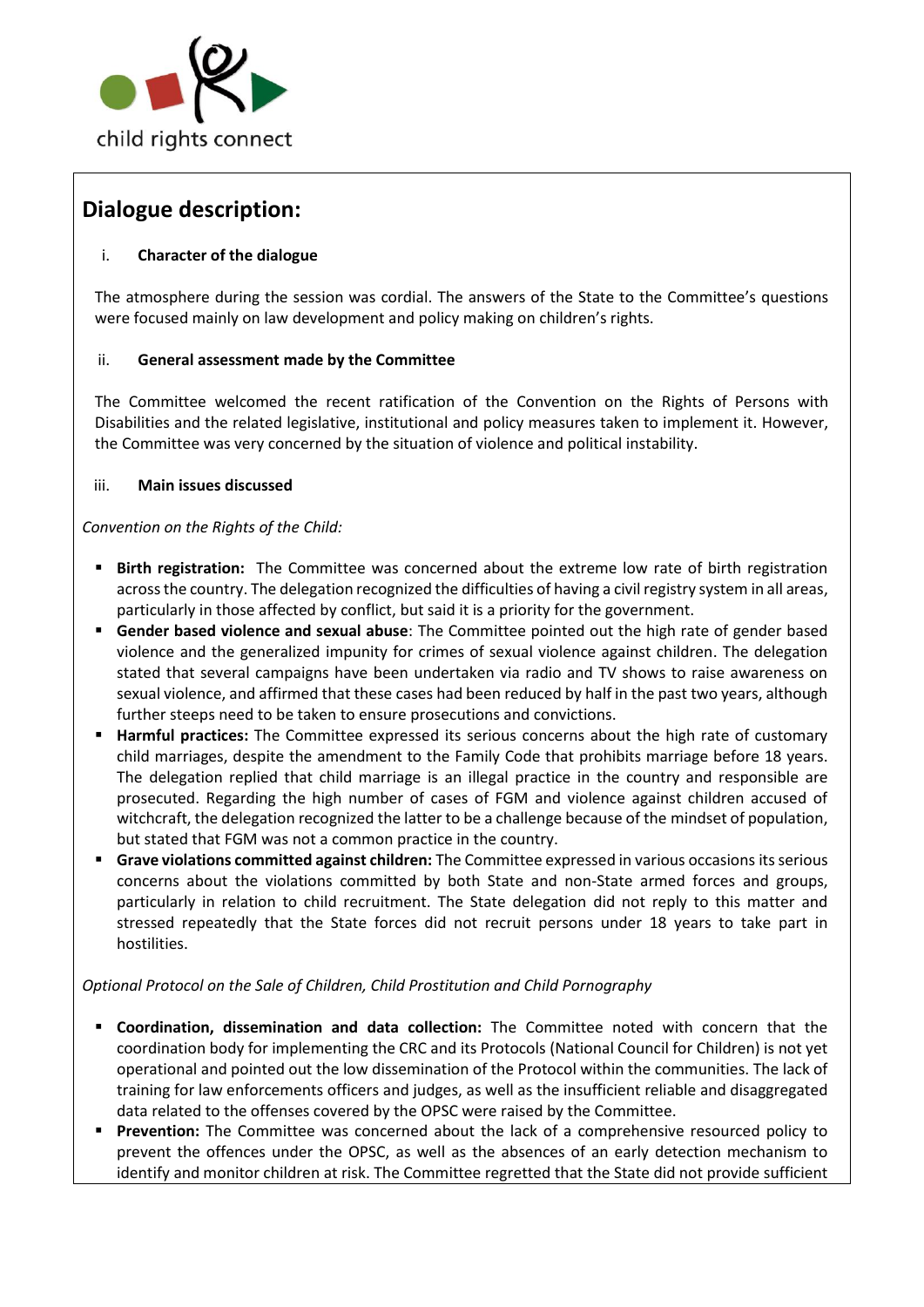

information during the dialogue about programs and activities aiming to prevent such cases and assist child victims.

## **Recommendations of the Committee**

*Convention on the Rights of the Child:*

In its [Concluding Observations](http://tbinternet.ohchr.org/_layouts/treatybodyexternal/Download.aspx?symbolno=CRC%2fC%2fCOD%2fCO%2f3-5&Lang=en) the Committee draw attention to the need of **urgent measures** concerning the following areas:

- **Right to life, survival and development:** The State should prevent children to be killed, abducted or recruited by both State and non-State armed forces and to prosecute the responsible of these crimes. The Committee also urged the State to improve its health care system to provide appropriate health services to mothers and infants and thus decrease infant mortality.
- **Birth registration:** The State should run a comprehensive program to raise awareness among parents on the importance of birth registration and allocate the required budget to set up an effective civil registration system across the country. The Committee recommended the State to ratify the existing international conventions related to stateless persons.
- **Gender-based and sexual violence against children:** The State should develop an action plan to ensure that national laws are fully implemented, including effective and child-friendly complaints mechanisms. All cases should be investigated and perpetrators prosecuted and convicted. Victims should receive psychological and legal support, and awareness raising programs should destigmatize them. A comprehensive data collection system should be set up.
- **Harmful practices:** The State should fully eradicate customary child marriage as well as FGM, and develop awareness-raising campaigns on the negative effects on the physical and mental health of children, particularly of girls. The Committee recommended to raise awareness among parents and religious leaders on the issue of witchcraft, as well as to ensure prosecution of perpetrators.
- **Education and aims of education:** The State should increase expenditure on the education sector to guarantee access to free, compulsory and quality education for all children in urban and rural areas. An assessment of the root causes of school dropouts must be undertaken, and vocational education and training must be provided to children who dropout school. In addition, the Committee urged the State to ensure full implementation of the laws prohibiting attacks and occupations of schools in the context of armed conflict.
- **Administration of juvenile justice:** The Committee urged the Sate to fully harmonize its juvenile justice system with the CRC and ensure minimum age of criminal responsibility at 18, as provided by the national Child Protection Code. In addition, the State should increase the number of specialized courts for children, while ensuring free and qualified legal aid to children in conflict with the law, as well as promoting alternative measures of detention for children.
- **Recommendations on the OPAC:** Given that the State did not provide any information on OPAC, the Committee highly recommended the State party to implement its previous recommendations on this matter, particularly the ones related to child recruitment and DDR programs.

### *Optional Protocol on the Sale of Children, Child Prostitution and Child Pornography*

 **Coordination and dissemination:** The State should ensure the operationalization of the National Council for Children as the body in charge of the implementation and dissemination of the CRC and the OPSC.